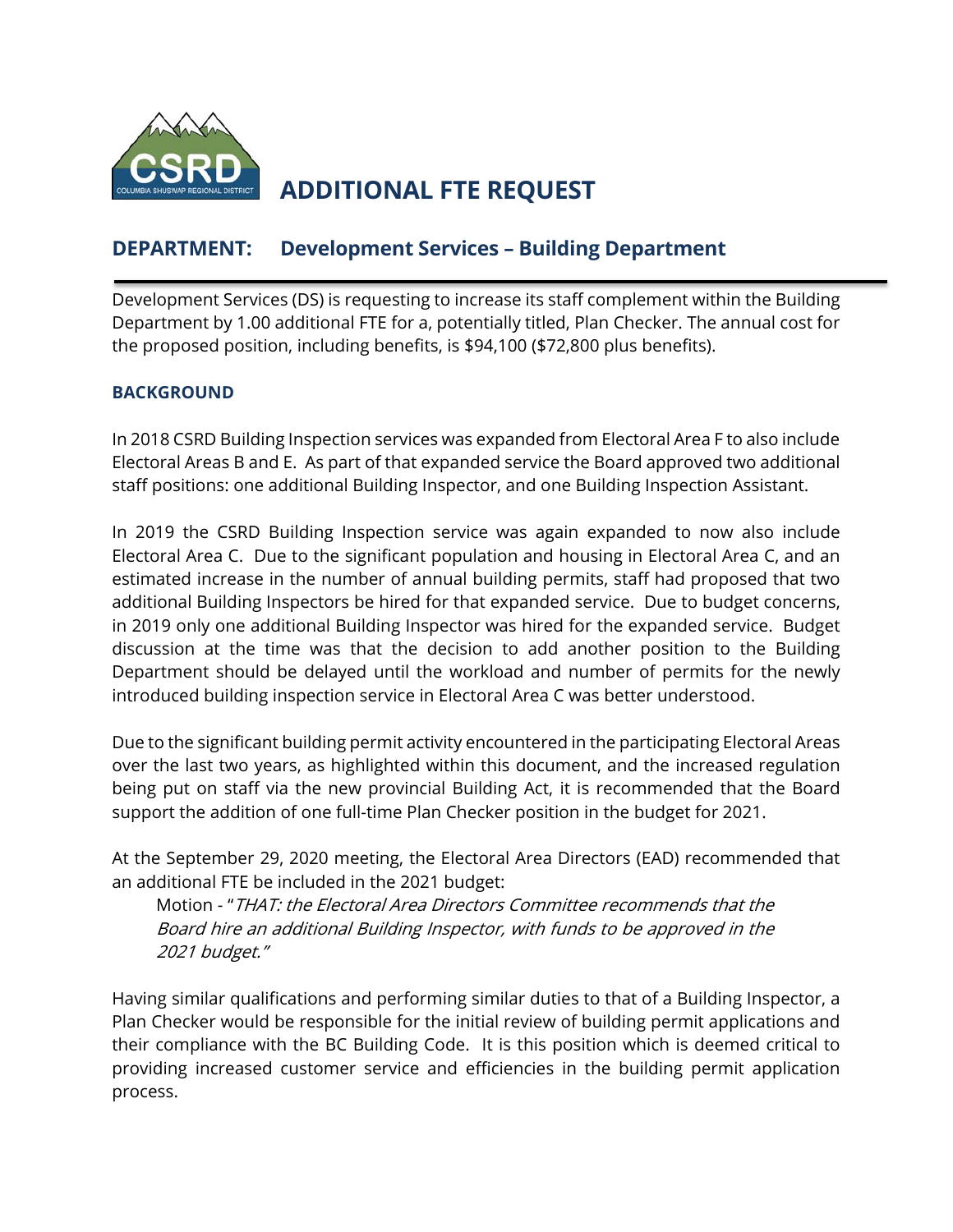#### **WORKLOAD**

There has been a significant increase in the number of building permits to the Building Department over the last three years with the expansion of the building inspection service; from 88 permit applications in 2017, to 359 permits in 2020. Notably, between 2019 and 2020 there was an increase in building permit applications of approximately 66% (or 143 applications).



The additional applications beyond 2019 levels have resulted in a significant bottle neck during the intake process as a result of capacity issues due to a single staff person being responsible for that process. A Plan Checker, qualified as a Building Official Association of BC Level I Building Official, will allow for more efficient processing, initial review and analysis of building permit applications. It is anticipated that the proposed additional staff resourcing within the department will increase service levels and see applications processed in a timelier manner. Further, an appropriately qualified Plan Checker would allow for some additional capacity in the department to better manage growth in front counter or email enquiries as well as providing coverage during medical or vacation leave.